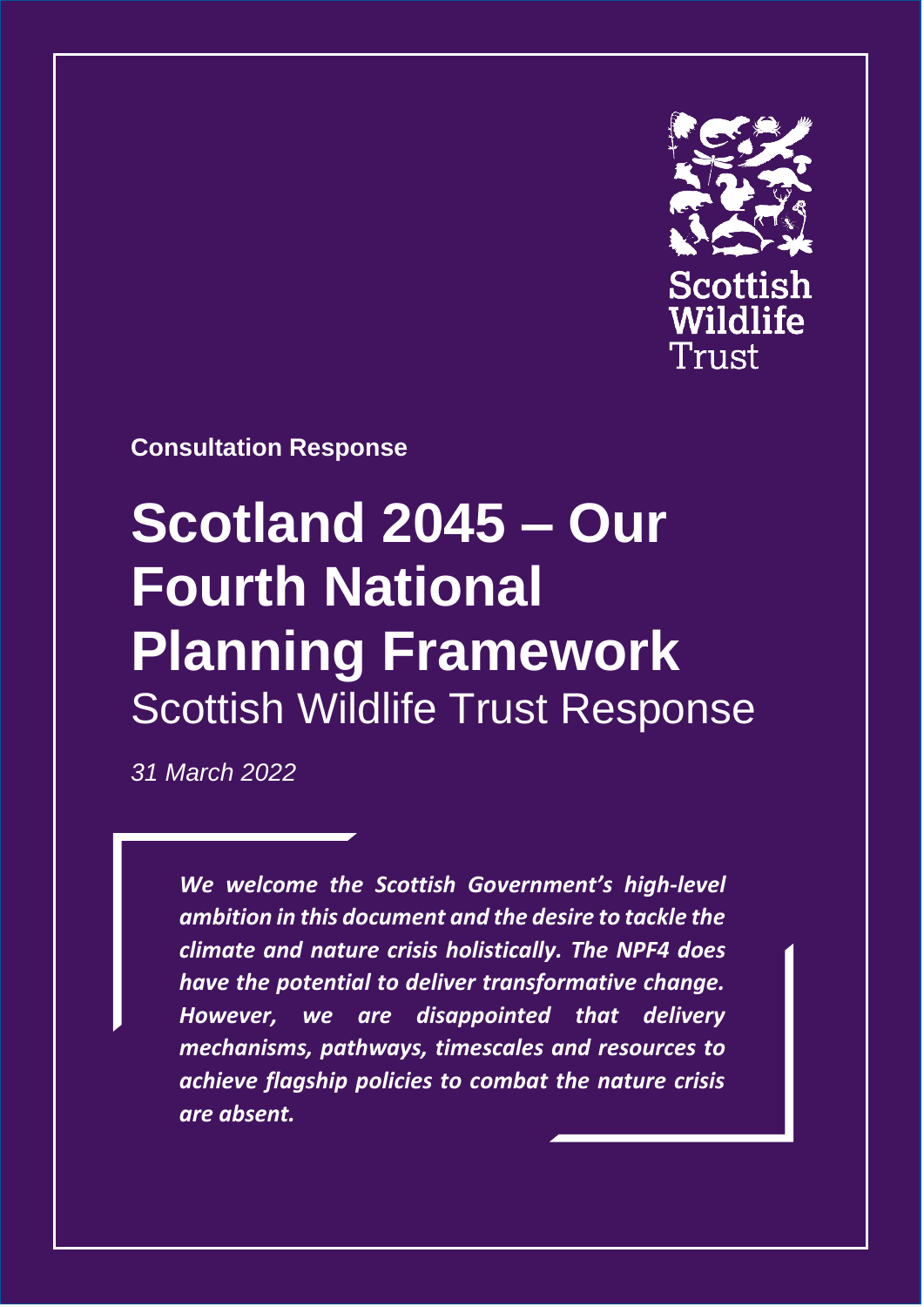The Scottish Wildlife Trust welcomes this opportunity to respond to the National Planning Framework 4 consultation.

### **Summary**

- We welcome the Scottish Government's high-level ambition in this document and the desire to tackle the climate and nature crisis holistically.
- The NPF4 does have the potential to deliver transformative change. However, we are disappointed that delivery mechanisms, pathways, timescales and resources to achieve flagship policies to combat the nature crisis are absent. When we compare the previous Framework (NPF3) with the new draft we see no substantive difference in the nature commitments.
- We call on the Scottish Government to back up the high-level ambition with definable delivery pathways, timeframes, reporting duties and routes to resourcing this commitment in the final National Planning Framework 4. Without this there is a very real risk that this document will only add to the rhetoric around the nature and climate crisis and do nothing to tackle it.
- There needs to be far more urgency about tackling the nature and climate crisis holistically. The lack of urgency in the draft sends the wrong message to planners, developers and concerned communities of place and interest.
- We are also concerned about the lack of strength of language around the environment, nature and climate. In short there are too many "shoulds" around environmental obligations and no "musts". We are in a declared emergency and the tone and expectations from Government must reflect this. In some cases legislative changes may have to be made.
- In particular we would like to see significant improvement to the proposals on local nature networks and "positive effects for Biodiversity" which we cover in more detail in our response below. In particular we need to see delivery pathways, timeframes and clear responsibilities/reporting duties outlined.
- There is a need to ensure greater policy coherence with other strategies and policy particularly the Land Use Strategy, Regional Land Use Partnerships, early-stage discussions on the new Scottish Biodiversity Strategy, the forthcoming Natural Environment Bill, the Infrastructure Investment Plan and National Strategy for Economic Transformation.

## **Our Response**

**1. Sustainable places. Our future net zero places will be more resilient to the impacts of climate change and support recovery of our natural environment. Do you agree that this approach will deliver our future net zero places which will be more resilient to the impacts of climate change and support recovery of our natural environment?**

No.

We are in the decade of ecosystem restoration. UN Secretary General, António Guterres has stated *"Making peace with nature is the defining task of the 21st century. It must be the top, top priority for*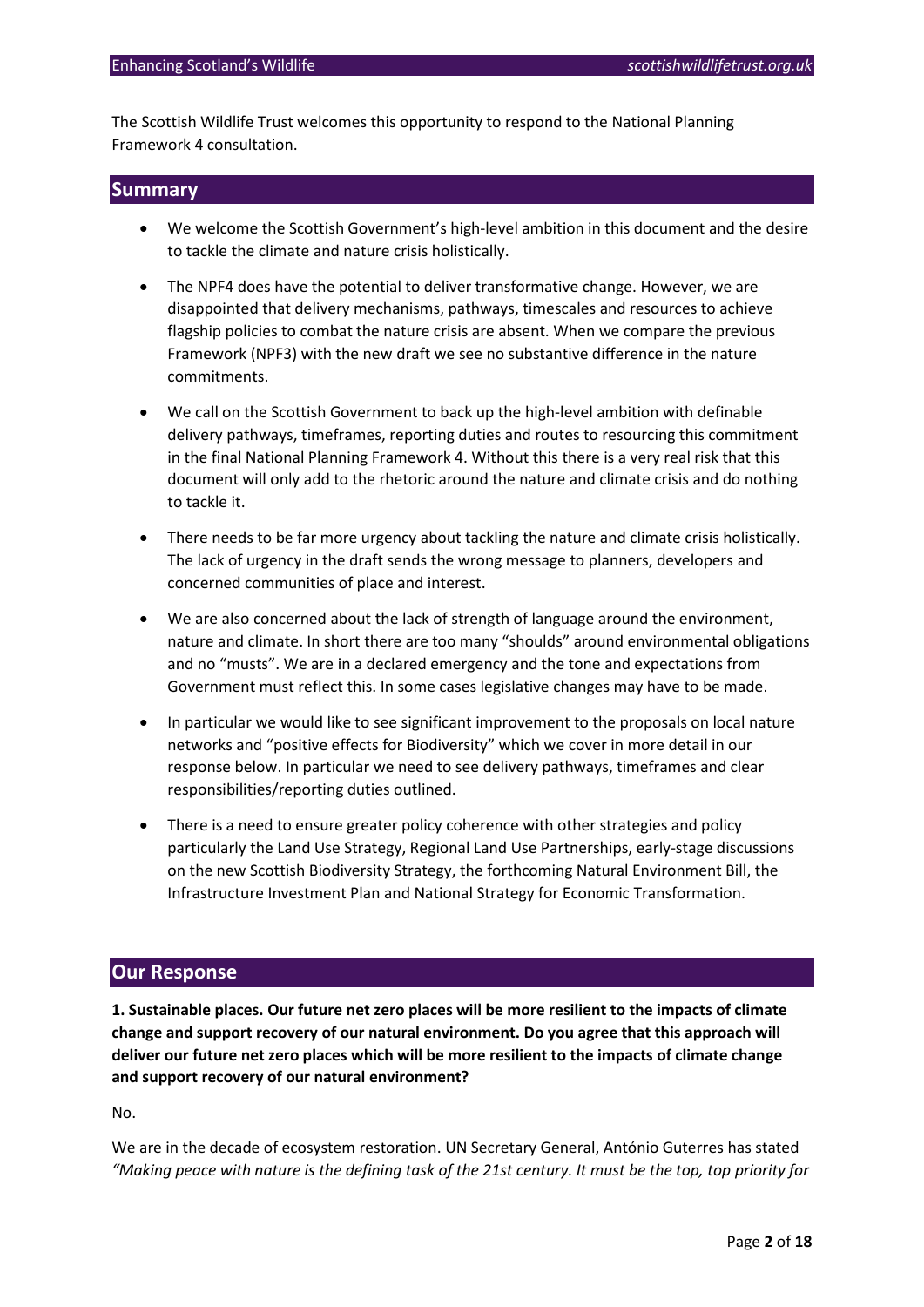everyone, everywhere"<sup>i</sup>, European Commission President von der Leyen has stated "It is time to Make Peace with Nature"<sup>ii</sup> and the Scottish Government have stated "We are living in a global *climate and nature emergency, with climate change and nature loss the greatest threats facing people and the planet*".

The draft National Planning Framework 4 (NPF4) carries on this high-level ambition and we welcome this genuinely the change in tone from the previous Frameworks. For example, statements such as "*The way we live, learn, work and play in the future will need to be consistent with our ambition to achieve net zero emissions and nature recovery*" are important in setting the right tone. However, we are very disappointed in the subsequent lack of detail on delivery mechanisms / implementation pathways, responsibilities, reporting duties and performance indicators/ markers of success.

The draft NPF4 does not set out the paradigm shift needed to take us from our current position to a "nature-positive" situation. If the draft is not revised and continues to only contain high level messaging without delivery mechanisms this will send extremely damaging messages to developers, planning authorities and communities of place and interest that solving the nature and climate crisis holistically is nothing more than a platitude.

We fail to see any specifics in this draft which will substantively change the situation from where we are now to where we need to be. Part 4 does state a delivery programme will be published and we hope there will be engagement and consultation on this.

As a general point "nature-based solutions" should be properly defined in the glossary of terms and we suggest the IUCN definition is used:

"*Nature-based solutions are actions to protect, sustainably manage, and restore natural and modified ecosystems that address societal challenges effectively and adaptively, simultaneously providing human wellbeing and biodiversity benefits."*

Failing to define nature-based solutions risks confusion and what actually is required as open to interpretation.

We are worried about the emphasis placed on Local Authority based delivery of environmental outcomes without any commitment to resourcing this particularly in relation to nature networks and positive effects for biodiversity.

We think that without coherent delivery, individual actions on nature-based solutions or green infrastructure will be less effective and provide fewer benefits. If used as a holistic planning tool, nature networks created using opportunity mapping would provide the ideal tool to ensure coordination and maximise benefits. Please see our further answers below for more details on the improvements we would like to see.

## **2. Liveable places. Our future places, homes and neighbourhoods will be better, healthier and more vibrant places to live. Do you agree that this approach will deliver our future places, homes and neighbourhoods which will be better, healthier and more vibrant places to live?**

Not as currently drafted. Health and well-being are intrinsically tied to healthy, flourishing natural environments and a stable climate. As stated above we do not think the draft NPF4 is setting out the transformational change required to move to a nature-positive planning system.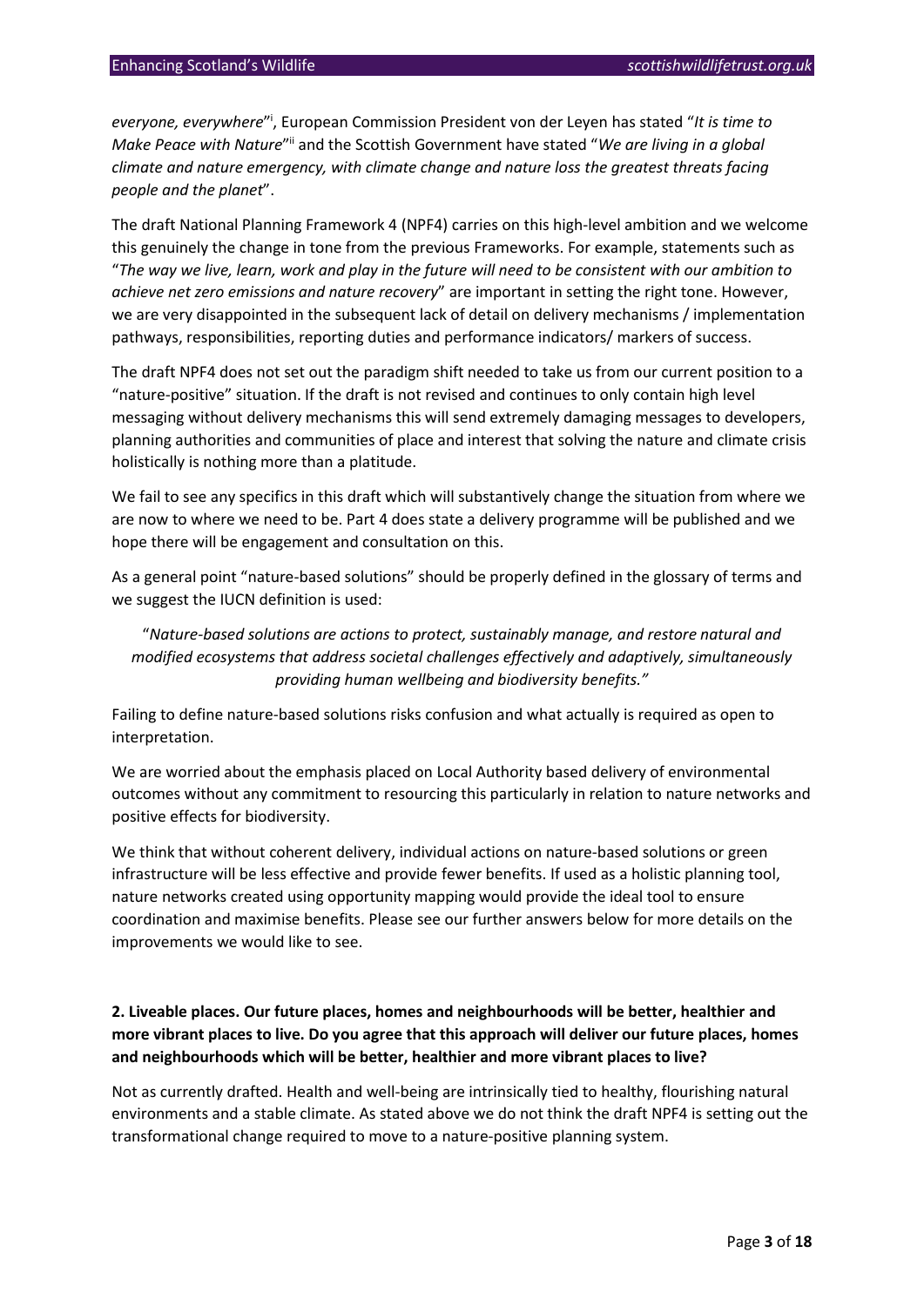More needs to be done to ensure that nature-based solutions are considered as a first option when reducing inequality across Scotland. Access to good quality natural green space is essential to improving health and well-being<sup>iii</sup>. Living in greener urban areas is associated with lower chance of cardiovascular disease<sup>iv</sup>, diabetes<sup>v</sup>, obesity<sup>vi</sup>, severe asthma attacks<sup>vii</sup>, mental illness<sup>viii</sup> and ultimately mortality<sup>ix</sup>, while also giving benefits for flood mitigation and drought resilience among other benefits. The poorest in Scotland will feel the greatest effects of climate change but will benefit the most from providing practical nature-based solutions to this and associated issues x.

## **3. Productive places. Our future places will attract new investment, build business confidence, stimulate entrepreneurship and facilitate future ways of working – improving economic, social and environmental wellbeing. Do you agree that this approach will deliver our future places which will attract new investment, build business confidence, stimulate entrepreneurship and facilitate future ways of working – improving economic, social and environmental wellbeing?**

Not as currently drafted. We welcomed Scotland's National Strategy for Economic Transformation<sup>xi</sup> (NSET) in particular the strong references in the strategy to the fundamental importance of our natural environment and a nature-positive economy. We are pleased to see these references carried through into this draft NPF4. However, we do need to see greater coherence between the NSET and wider delivery mechanisms including the NPF4. As currently drafted, we do not think the delivery mechanisms are outlined that can deliver the necessary improvements in nature and this will mean we cannot deliver the required improvements in social and environmental wellbeing.

## **14. Central urban transformation. Do you agree with this summary of challenges and opportunities for this action area?**

No

#### General:

The numerous mentions of "green areas", "natural spaces", "nature restoration" and "landscape scale opportunities" is very welcome but there is no indication of scale, delivery mechanism or timescale around any of their biodiversity elements. Without a greater focus on delivery, we will not see the transformative change outlined at the high level in this draft.

Elements of urban greening<sup>xii</sup> would be included within any useful nature network that is taken forward under NPF4, but nature networks are not the only delivery mechanism for urban greening.

We would like the NPF4 to set out new policies and levers to deliver Green Infrastructure and deliver nature-based solutions. This should be over all of urban Scotland and not just confined to the Central Scotland Green Network area.

#### Ardeer:

We note that the Ardeer Peninsula has been identified as a "clear investment proposition" to be supported. Led primarily by our active local members group, we have been campaigning to highlight the ecological importance of Ardeer Peninsula<sup>xiii</sup>. To only frame this area as a development opportunity and not highlight any environmental considerations or loss of biodiversity that development would incur is at odds with the vision.

It has been highlighted on several occasions that this site would easily meet the criteria for an SSSI and could then form part of an expanded Bogside Flats SSSI.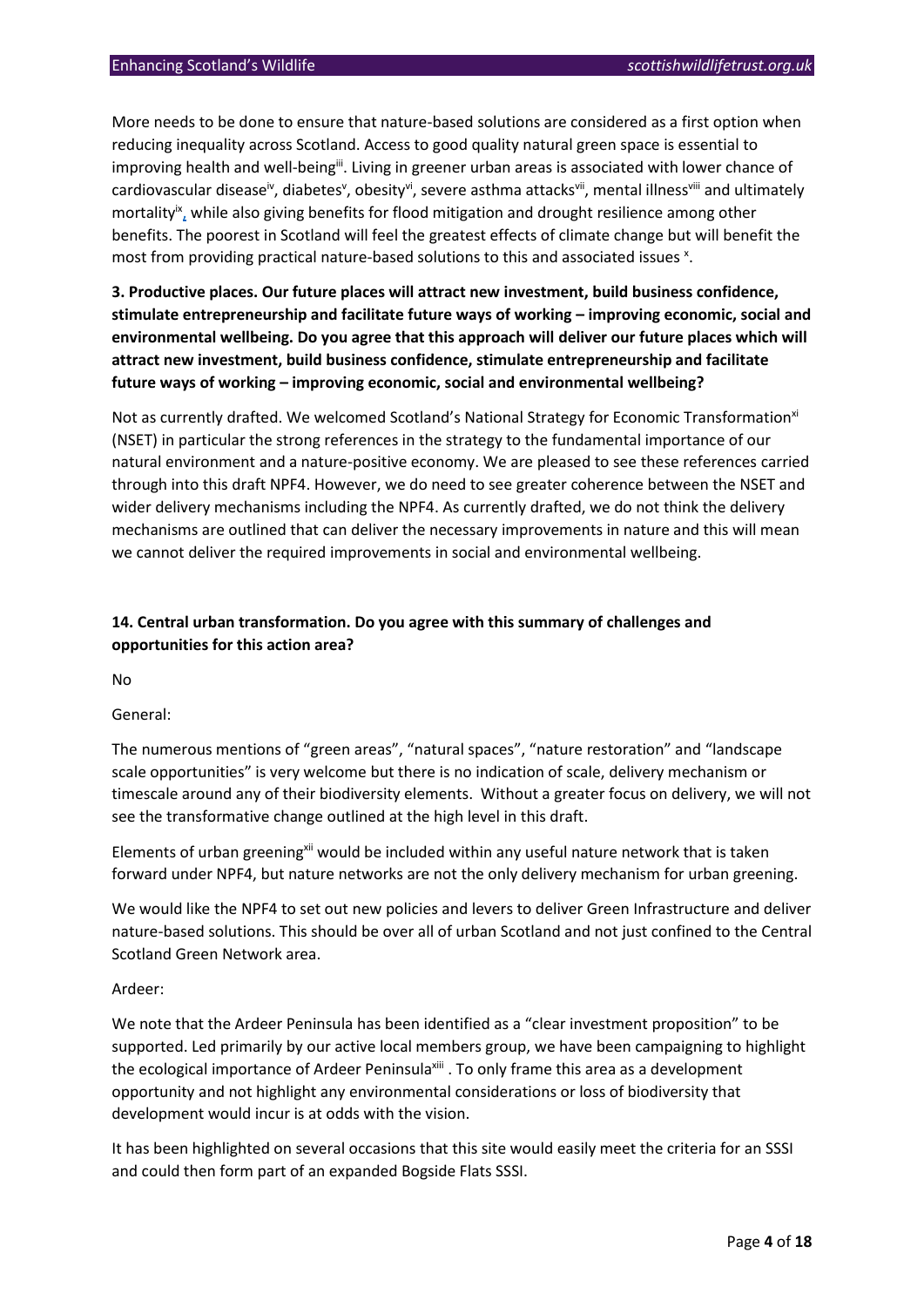We support our local members group response specifically on Ardeer and suggest that reference to Ardeer as a potential site for development should be removed.

Central Scotland Green Network:

Please see our main points below in relation to the CSGN. We would like to see the nature network within the CSGN highlighted as a delivery mechanism for green and blue infrastructure and naturebased solutions.

## **19. Do you think that any of the classes of development described in the statements of need should be changed or additional classes added in order to deliver the national development described?**

Central Scotland Green Network (CSGN):

We have been long term supporters of the CSGN as a concept and we are pleased to see its continued inclusion in the NPF4. However, in an era of nature and climate emergency we need to see the CSGN doing much more to achieve transformational change.

In order to achieve this, we would like to see the following priorities taken forward within the CSGN:

- A holistic opportunity mapping-based approach to nature networks across the CSGN project area. We urge the NPF4 team to take account of the work taking place under the Edinburgh Living Landscape on the "Edinburgh Nature Network"xiv using the Ecological Coherence Protocol<sup>xv</sup> which was developed with European Life funding by CSGN and its partners. This represents a massive opportunity and one which must be enshrined within the final NPF4.
- Put a clear timescale on delivering the nature network in the CSGN with clear ecological health indicators.
- Use the nature network across the CSGN to strategically plan green and blue infrastructure
- Application of a consistent, data driven, approach to "Positive Effects for Biodiversity" within a mitigation hierarchy to actually achieve net-gain.
- A commitment to resourcing this approach consistently across the CSGN area. The benefits and return on investment on nature networks and associated green and blue infrastructure are huge<sup>xvi</sup>.

Urban Sustainable, Blue and Green Drainage Solutions

This national development does highlight a nature-based approach, but we do think there are opportunities to explicitly link this to the specific green and blue infrastructure interventions which can deliver positive outcomes across economic, social and environmental objectives which would be highlighted by an opportunity map based nature network (see answer 25 for more detail).

There is particular opportunity to develop riparian woodland in this area highlighted as part of a CSGN wide nature network. The Trust is leading a Scotland-wide initiative to create a network of thriving riverbank woodlands and healthy river systems across Scotland called Riverwoods<sup>xvii</sup> and strong delivery focused policy in NPF4 could significantly help the success of a project such as this.

#### Aberdeen Harbour:

Regarding this proposal the Trust have previously raised concerns in this area about the impact to natural heritage features, particularly at St Fittick's Park. Indeed, the Reporter for the Local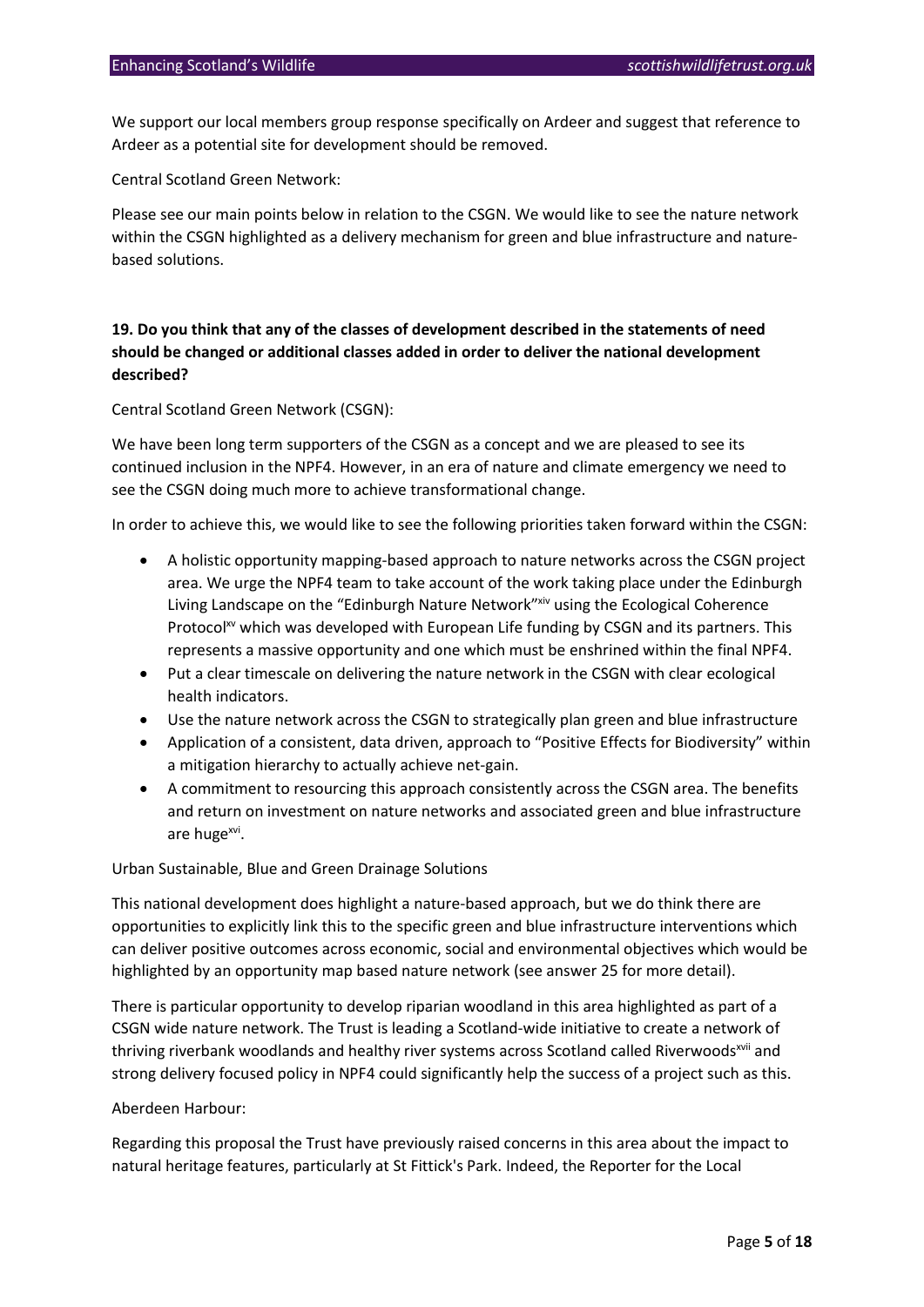Development Plan (LDP) acknowledged these concerns and has requested additional information on, amongst others, the following:

- How the proposals provides for protection of the Green Space Network?
- How the proposals demonstrates that alternative solutions have been considered and ruled out, detrimental effects can be minimised through mitigation and overall biodiversity gains can be achieved?
- How the development proposals will include suitable open space and landscape enhancements for the wellbeing of people and wildlife?

#### NatureScot have also given a preliminary response:

"*We will be responding in full on the detail of this national development as part of our main consultation response. We recommend broadening its scope so it can also deliver a sustainable, nature-rich 20 minute neighbourhood, help to regenerate Torry and its quality of environment, and encourage tourism. To achieve this, we suggest a wider place-based, integrated approach to the Aberdeen Harbour development which encompasses Torry, and recognition of the multiple health and wellbeing benefits provided by St Fittick's Park greenspace. Therefore, we would question whether this would be possible in practice should St Fittick's Park be developed, and whether the location and quality of any alternatives would be as accessible and beneficial to the Torry community as St Fittick's*"

With the above causing concern not only to the Trust but also to the Reporter and NatureScot regarding the natural environment, we would like to see far greater reference to how biodiversity and its importance to communities will be accommodated in the NPF4 proposals. As things stand the proposals could not be considered coherent with the high-level aspiration to "*rebalance our planning system so that climate change and nature recovery are the primary guiding principles for all our plans and decisions*." (Pg 68 of the draft).

The above comments from the Reporter on the LDP on net-gain also strengthen and add weight to our call below for a robust, data driven, approach to biodiversity net gain / 'positive effects for biodiversity' to be outlined in the final NPF4. Without this we will have no way of knowing if any actions taken have had any impact or been beneficial for biodiversity.

#### Edinburgh Waterfront:

This proposal does designate green and blue infrastructure as a class of development, but we would strongly urge the NPF4 team to include reference the Edinburgh Nature Network"xviii using the Ecological Coherence Protocolxix to maximise the strategic development and benefits from this infrastructure.

We would also like to see meaningful net-gain for biodiversity which should be taken forward through the wider NPF4 (further detail below).

## **21. Do you think there are other developments, not already considered in supporting documents, that should be considered for national development status?**

Yes. The Trust have repeatedly asked for proper implementation of a nation-wide nature network and we have covered this extensively in our previous submissions to the NPF4 consultation process and in joint LINK/Scottish Wildlife Trust verbal evidence to parliament. We think this is exactly the kind of transformational action that would help turn high level ambition on holistic nature and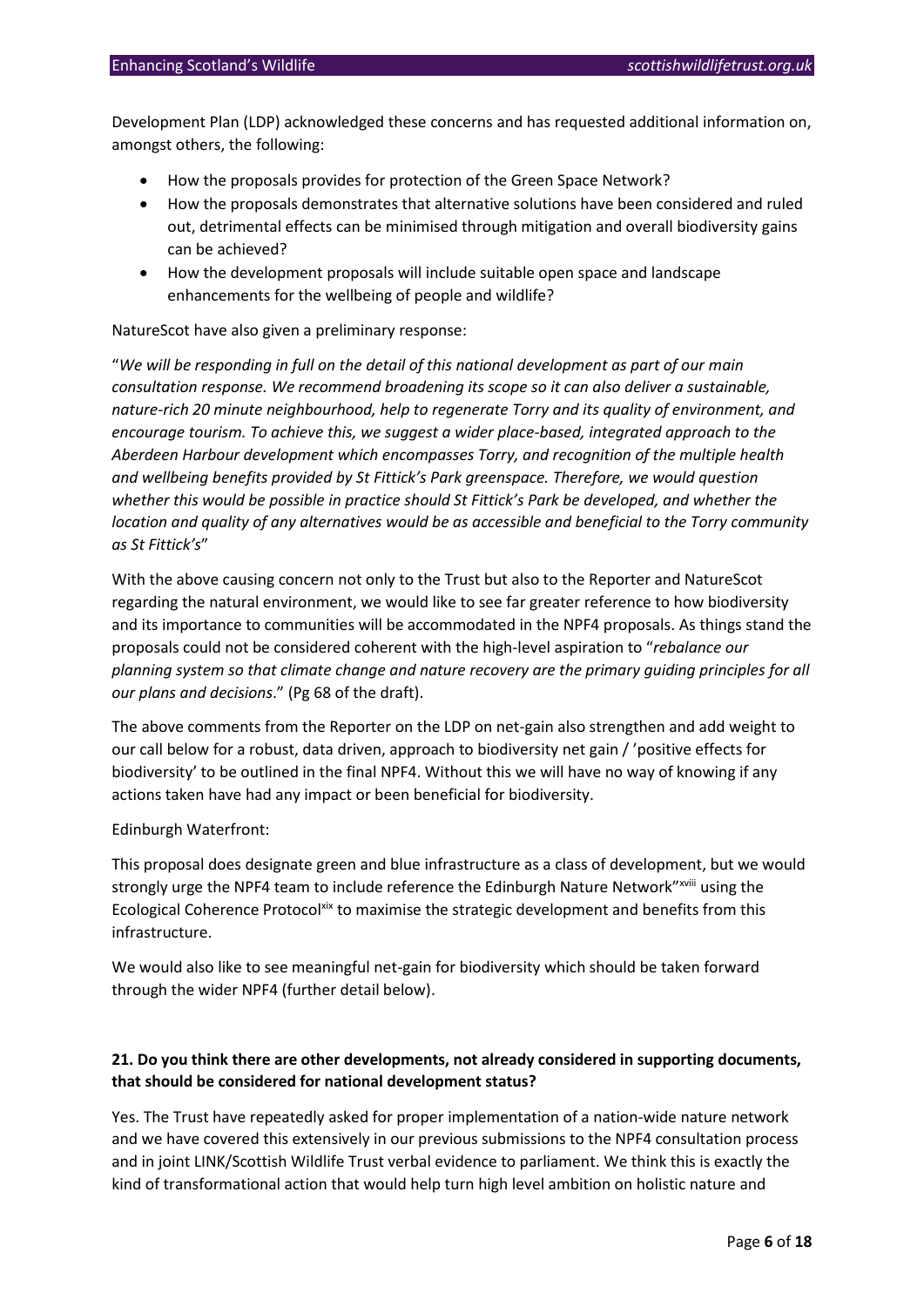climate action into reality by providing options for blue and green infrastructure at scale. NPF3 contained a commitment to "completing the suite of protected places and improving their connectivity through a national ecological network centred on these sites". Considering we have made no progress towards this in Scotland, despite similar commitments in the Scottish Biodiversity Strategy, we must do more than "consider" ecological networks.

We are still very much in favour of local nature networks and want to see them progressed with urgency, however, additionally we feel there is a need for coordination at a national scale. As well as ensuring ecological coherence this approach would allow easier sharing of ideas and approaches across planning authorities. Nature Scot would be best placed to lead on this coordination role and delivery of the overall Scottish Nature Network.

A recent independent assessment of progress against the Scottish Climate Change Adaptation Programme by the UK Climate Change Committee<sup>xx</sup> highlights that: "*The Scottish Government has made insufficient progress against its targets for terrestrial habitats and species, for example for peatland restoration and reducing habitat loss*." Progress against a National Ecological Network / Scottish Nature Network would have provided an ideal coordination tool to drive delivery. We must make the most of the NPF4 opportunity and develop this important tool.

The national development aspect of the Scottish Nature Network is the coordination of the individual local nature networks to make sure they are maximising the benefits. This approach is adopted across, for example, the CSGN area, nationally across the National Walking, Cycling and Wheeling Network and nationally across the Digital Fibre Network. We do not accept that it cannot be done for green and blue infrastructure as well.

Without the strategic approach offered by the Scottish Nature Network<sup>xxi and xxii</sup> (please refer to our previous response to the initial consultation and the comments of Scottish Environment LINK) we will not realise the opportunities that investing in our natural capital can present. The benefits of a Scottish Nature Network include, but are not limited to, coordination of:

- Green and blue infrastructure investment in the Infrastructure Investment Plan
- Environmental aspects of rural development/agriculture funding
- NGO effort
- Philanthropic spend
- Major charitable investors such as the lottery
- Positive Effects for Biodiversity / Biodiversity net gain projects
- Conservation finance investment

Indeed, without a tool such as the Scottish Nature Network we will not achieve the scale of projects necessary to attract investment in conservation finance-based approaches. Scale of opportunity, with regard to green and blue infrastructure projects, is repeatedly highlighted as an issue in the joint SEPA and Scottish Wildlife Trust "Conservation Finance Route Map" document.<sup>xxiii</sup>

We feel our detailed ambition regarding the Scottish Nature Network which we set out in our response to the initial scoping document for NPF4 has not been taken forward in this draft and we urge Scottish Government to take forward the Scottish Nature Network as a National Development.

Adopting a Scottish Nature Network as a national development will enable delivery of green and blue infrastructure, and restoration of nature and the ecosystem services that underpin societal wellbeing. Scotland's nature needs a long-term, overarching investment plan that is able to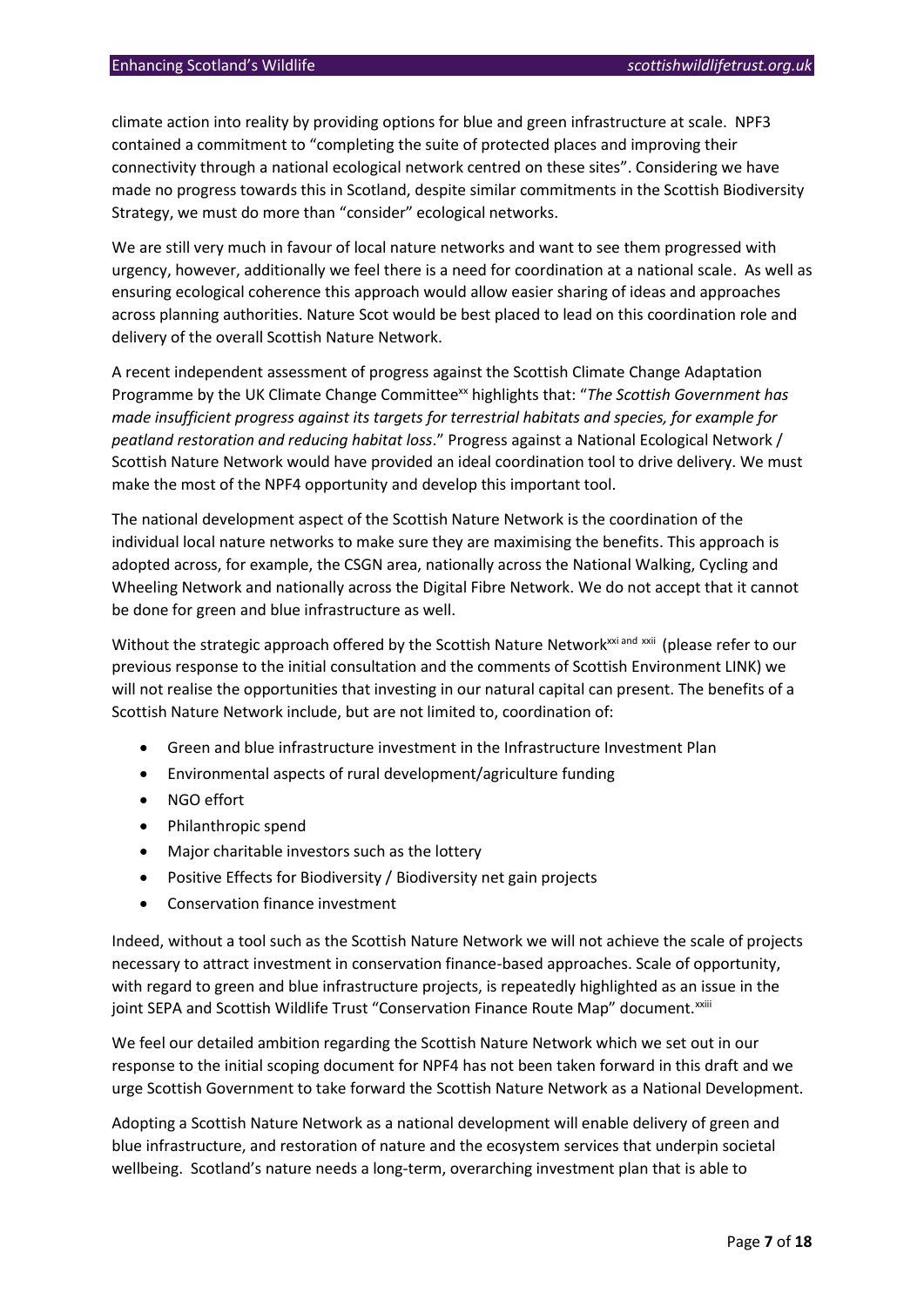coordinate the achievement of shared objectives across the planning and land use sector, particularly in terms of taking action on the climate and nature crises at local, regional and national scales.

The inclusion of the Scottish Nature Network as a national development would build on the recognition that natural infrastructure should be a part of Scottish infrastructure planning. There needs to be a joined-up approach where money allocated to green and blue infrastructure in the Infrastructure Investment Plan (IIP) is applied in a coherent and strategic way to meet our climate and biodiversity objectives. Likewise, NPF4 can highlight where the gaps in our natural infrastructure are and where investment in the IIP should be directed. If the objective, as stated in this draft, is to "link development with infrastructure investment" the Scottish Nature Network must be implemented to achieve the greatest overall benefit and return on investment.

Our call for a Scottish Nature Network is consistent with the recent, seminal, Dasgupta Review into the Economics of Biodiversity:

"*Humans have influenced and changed many ecosystems around the world. Some severely affected ecosystems have been re-categorised as anthromes, reflecting the extent of human activity within them. One way in which we can manage this influence and activity, including for conservation and restoration, is through careful land-use and marine spatial planning to balance economic, social and environmental trade-offs*."

The National Strategy for Economic Transformation has a high-level ambition to demonstrate "*global leadership in delivering a just transition to a net zero, nature-positive economy, and rebuilding natural capital*". The Scottish Nature Network, if properly integrated with the Land Use Strategy and Regional Land Use Frameworks, could provide the spatial expression of this ambition in Scotland.

We have co-developed the Scottish Nature Network concept with Scottish Environment LINK members and we support the LINK response.

The Scottish Nature Network is a central "ask" within Scottish Wildlife Trust, RSPB Scotland and WWF Scotland's joint Nature Recovery Plan xxiv. The proposal for a Scottish Nature Network also has support from all of Scottish Environment LINKs membership.

Having the Scottish Nature Network in place and the coordination it would provide to Local Nature Networks would allow for easier implementation of collaborative, community focused, landscape scale projects such as Living Landscapes<sup>xxv</sup> and Riverwoods<sup>xxvi</sup>.

22. Sustainable Places. We want our places to help us tackle the climate and nature crises and ensure Scotland adapts to thrive within the planet's sustainable limits. Do you agree that addressing climate change and nature recovery should be the primary guiding principles for all our plans and planning decisions?

Yes we strongly agree. However, a guiding principle without delivery mechanisms and stronger supporting text will only result in greenwashing and this must be addressed in the final NPF4. As we have detailed in our answers to other questions in this response, references to nature-based solutions, nature networks, "positive effects for biodiversity" need to be strengthened and backed with delivery mechanisms and resources in order for it to be meaningful.

## **23. Policy 1: Plan-led approach to sustainable development. Do you agree with this policy approach?**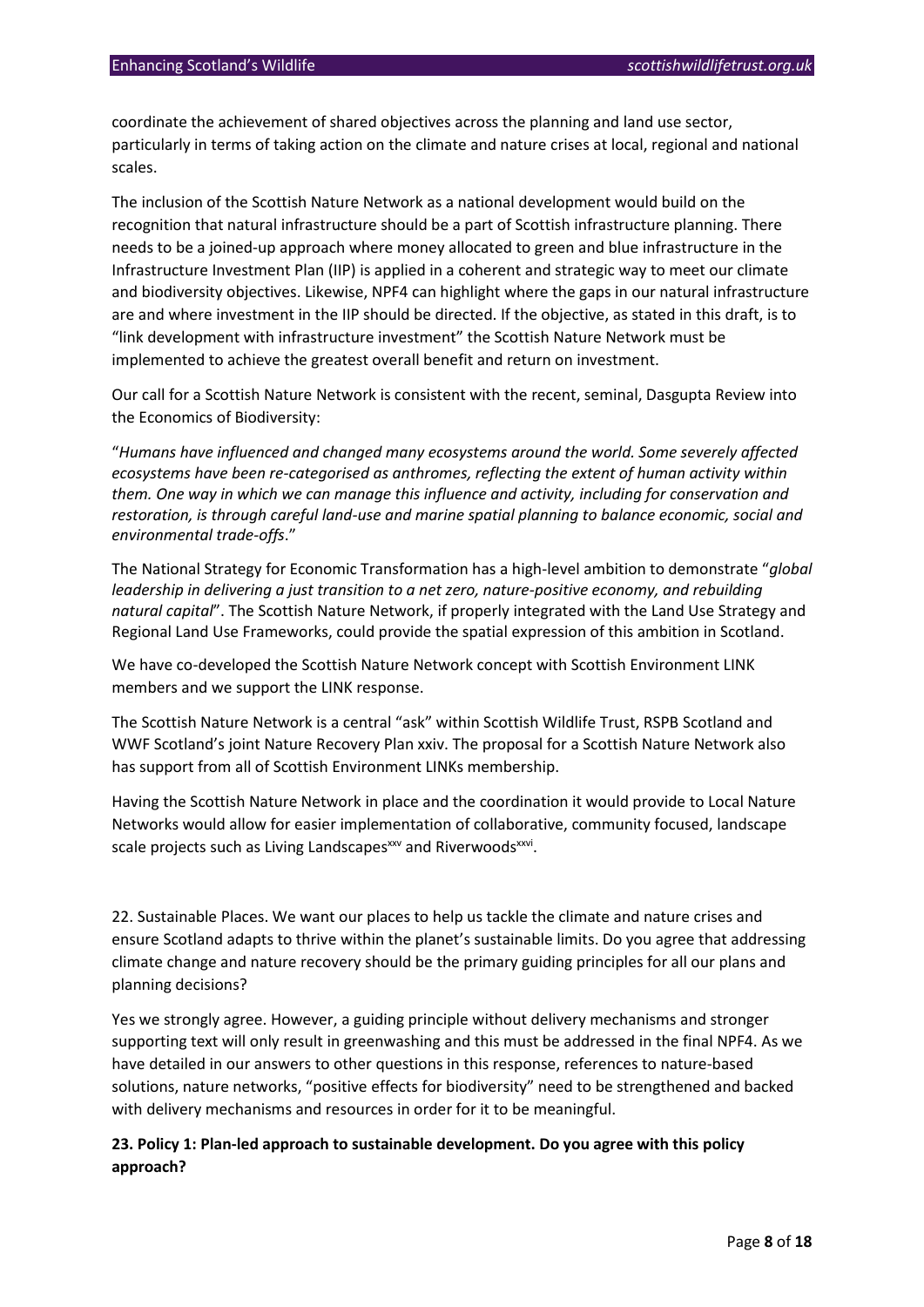Do you agree with this policy approach?

Yes we strongly agree. However, as with many other areas in NPF4 we want to see much more detail in NPF4 to make this a reality. From our understanding of this draft the emphasis is on the LDPs and without plans and policies in the NPF4 which help guide LDPs towards sustainable development we will not have a "Plan-led approach to sustainable development".

The NPF4 should provide guidance to local authorities regarding how the plan led approach meshes with nature networks, LBAPS and green and blue infrastructure in order to be truly plan led.

## **24. Policy 2: Climate emergency. Do you agree that this policy will ensure the planning system takes account of the need to address the climate emergency?**

No – There is lots to welcome in terms of progress on this issue, but further detail is needed and we support Scottish Environment LINKs response to this question. In particular we ask the government to provide more detail on what is meant by allowing planning authorities to grant exemptions to applicants who "*provide evidence that this level of emissions is the minimum that can be achieved for the development to be viable and it is demonstrated that the proposed development is in the longterm public interest*." (Draft NPF4, p.69) How is 'the public interest' to be defined in this context and could there be an upper cap for emissions created by a single development? We feel additional detail is required in the final NPF4 so it is clear how the planning system will transform in response to the climate emergency.

## **25. Policy 3: Nature crisis. Do you agree that this policy will ensure that the planning system takes account of the need to address the nature crisis?**

No.

#### Importance of language:

Whilst we strongly welcome the high-level messaging around solving the nature and climate crisis holistically and further welcome the recognition of the nature crisis we remain concerned that the draft NPF4 lacks both the delivery mechanisms and strength of language required to make meaningful change and address the nature crisis.

We know that we live in one of the most nature depleted countries in the world<sup>xxvii</sup> and that 1 in 9 of our species are at risk of extinction<sup>xxvii</sup>. We also know that attempts in previous planning documents to "ask nicely" for planners and developers to address nature loss has not delivered the environmental recovery required. For example, stating "developers should" instead of "developers must".

Sadly, we see very little change in language / tone in the draft NPF4. A good example of this is in Policy on the Nature Crisis - Policy 3 on Nature Crisis states "Development plans *should* facilitate biodiversity enhancement", "*should contribute to the enhancement of biodiversity*" and "*Any potential adverse impacts of development proposals on biodiversity, nature networks and the natural environment should be minimised*". To achieve an NPF4 which truly delivers "transformational change" the use of "should" needs to turn to "must". Simply put, if we do not do things differently regarding our expectations for the natural environment, we cannot reasonably expect NPF4 to learn from previous frameworks and deliver the transformational change necessary. If necessary, this must be backed up with legislative changes.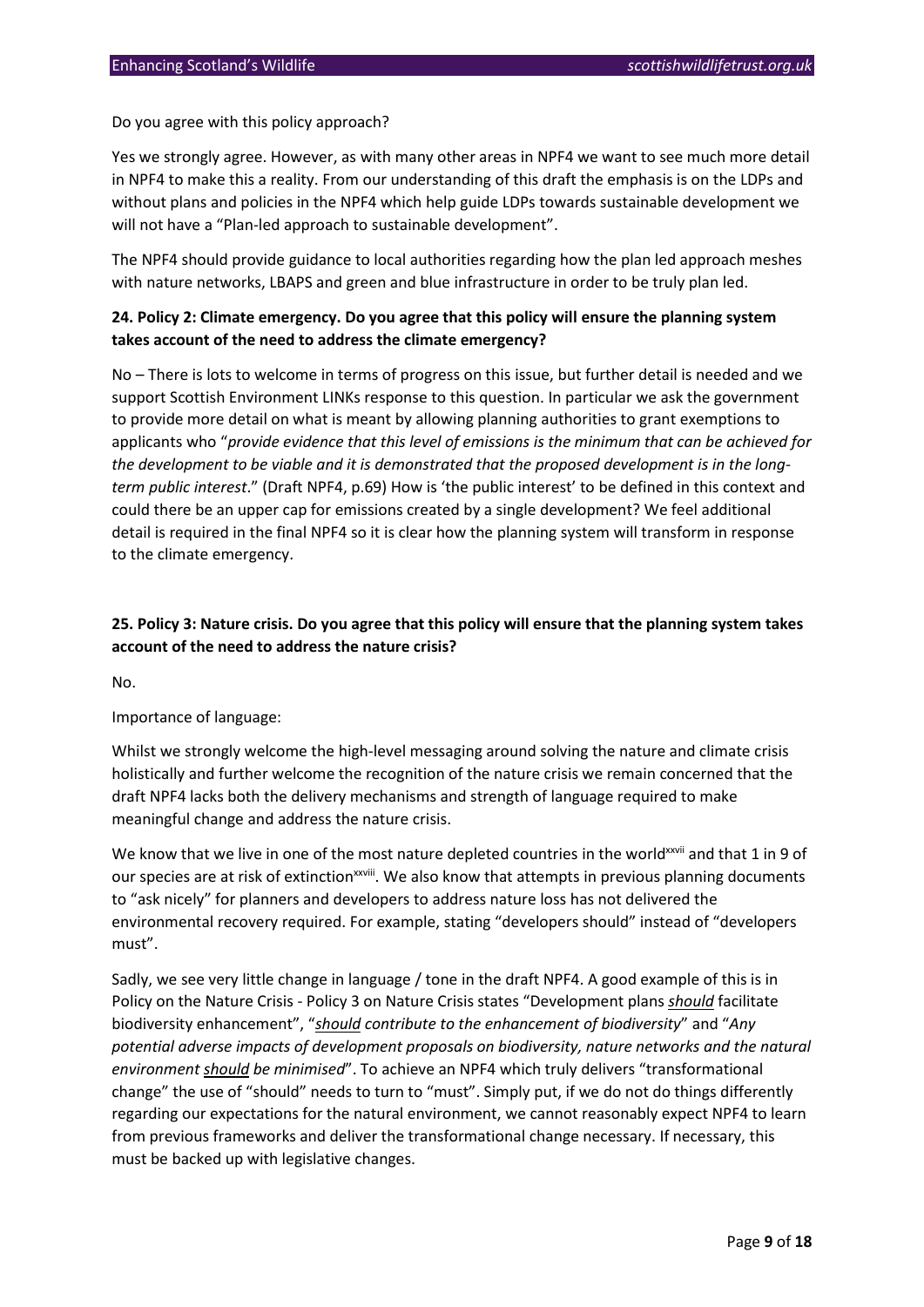#### Nature networks:

The Scottish Wildlife Trust have written and campaigned extensively on nature networks and their importance has been central to CoP 15 discussions<sup>xxix</sup> and European discussions on biodiversity<sup>xxx</sup>.

We know that a "National Ecological Network" was a commitment in the previous Scottish Biodiversity Strategy and a "key action" in NPF3. However, we have had absolutely no delivery on this from either of these important policy documents. This is because there was no delivery plan attached to this commitment. This needs to change in NPF4 and the forthcoming new Biodiversity Strategy.

NPF4 should:

- Explicitly require each Planning Authority to produce an opportunity mapping-based nature network, encouraging collaboration between neighbouring areas for example the CSGN area or borderlands RLUP pilot
- Attach a specific time frame to this process including a requirement to report to Nature Scot (avoiding mistakes of the failed "biodiversity reporting duty")
- Make resources available to Planning Authorities to facilitate this including central resource at Nature Scot to ensure effort is not duplicated needlessly and enact the Infrastructure Levy included in the current Planning Bill to allow local authorities to raise funds from developments that can pay for investment in green and blue infrastructure
- Explain how nature networks fit together with Local Development Plans, the Infrastructure Investment Plan and Regional Land Use Partnerships / Frameworks. This necessary to achieve strategic join up.

We suggest the work taken forward by the Edinburgh Living Landscape<sup>xxxi</sup> on the Edinburgh Nature Networkxxxii would provide an excellent blueprint for how to deliver nature networks across Scotland. The approach involves using the EcoCo LIFE Ecological Coherence Protocol<sup>1</sup> and has meaningful community engagement and involvement included from the very start.

Designating a Scottish Nature Network as a National Development would make overall coordination from Nature Scot as part of the Scottish Biodiversity Strategy easier and bring much needed coherence.

Positive Effects for Biodiversity:

This concept is only fleetingly addressed in the document and we understand it to be the Scottish Government's desired approach to delivering "net-gain for biodiversity". We would like to see the Scottish Government definition of this approach in the Glossary of Terms.

The main reference to this is in Policy 3 (e) "*Proposals for local development should only be supported if they include appropriate measures to enhance biodiversity, in proportion to the nature and scale of development*" and "*Development proposals which integrate nature-based solutions and deliver positive effects for biodiversity should be supported*." This language is ambiguous and does not mention the mitigation hierarchy.

<sup>&</sup>lt;sup>1</sup> This is a £2.3 million (project funded by the Life+ financial instrument of the European Community for habitat restoration and creation to improve ecological coherence within the Central Scotland Green Network area (CSGN).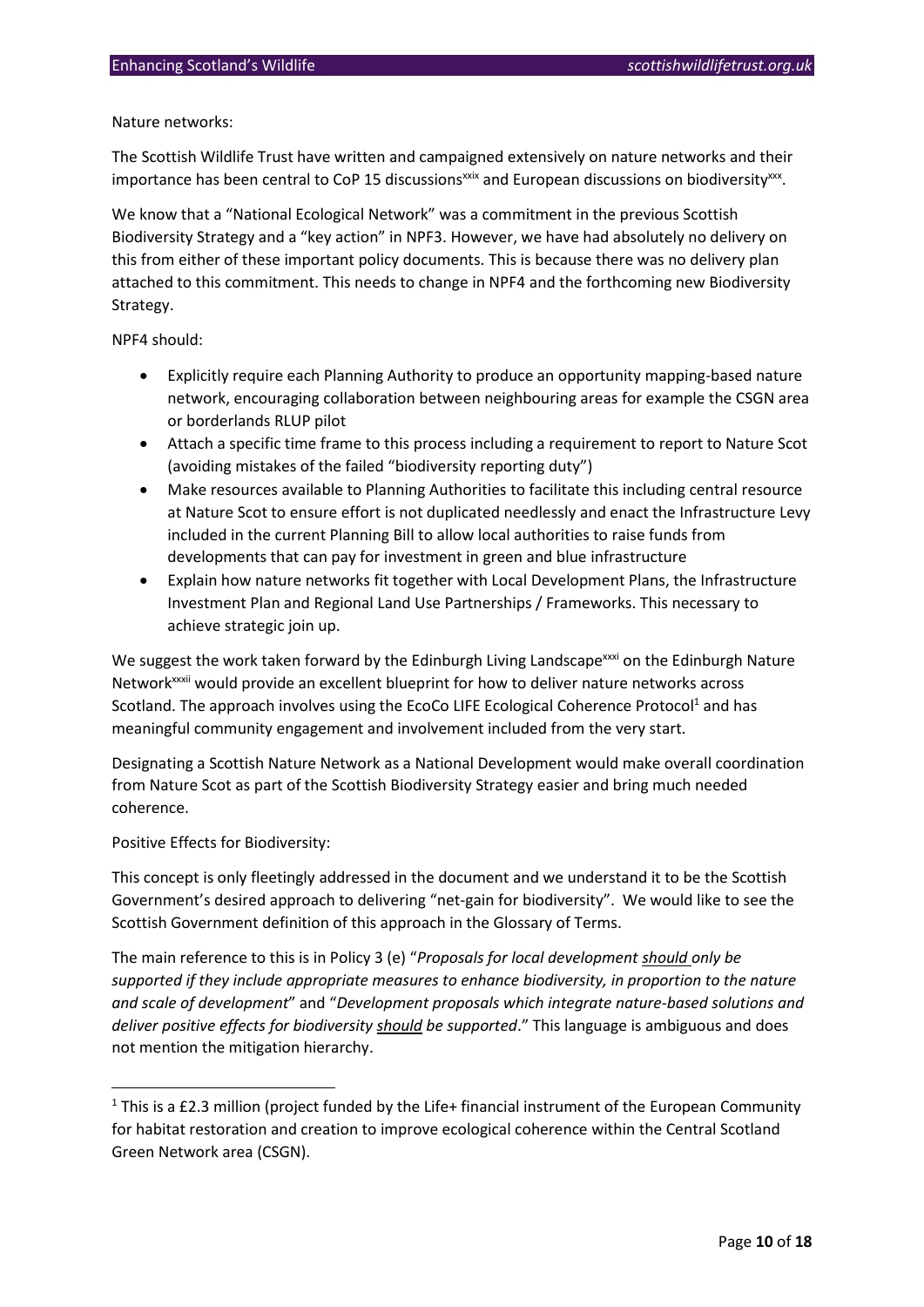The NPF4 Draft leaves us unclear about developments contributions to "Positive Effects for Biodiversity' will be assessed in a tangible, measurable and consistent way and this must be clarified in the final document. If the approach stands as it is in the Draft NPF4 we fail to see how any development could be considered to have had any positive impact on biodiversity. We would also question what, if any, monitoring is mandated. This needs to be addressed.

*The Trust supports the principle of biodiversity net gain but only where it is consistent with the following principles:*

*That all projects have rigorously applied all steps in the mitigation hierarchy (avoid, minimise, restore before offset) and that:*

- *A full set of alternatives have been considered.*
- *The approach has demonstrated it can address concerns around measuring biodiversity, displacement, additionality, timescales, uncertainty, monitoring/evaluation and governance.xxxiii*
- *That the margin of net gain is sufficient to reduce some of the risks of the approach.*
- *In certain circumstances, biodiversity offsets are not appropriate because residual impacts on biodiversity cannot be offset or where there is a high risk of failure. Protected areas such as SSSIs and habitats such as ancient woodlands and peatlands should never be considered for development. There are some biodiversity impacts that can never have an appropriate offset.*
- *Regional Land Use Partnerships should be engaged fully and early in the net gain process to ensure local values are properly accounted for.*

"Positive Effects for Nature", as it currently stands, is not consistent with "*IUCN Review Protocol for Biodiversity Net Gain*" xxxiv

#### Resourcing:

We note that the vast majority of biodiversity action and delivery is expected from Local Authorities (LAs) there needs to be an increase in resources so that LAs can resource this effectively. In the experience of the Trust and our Planning Volunteers the ecological resource and expertise vary massively across different LAs and this needs to be addressed otherwise we will see inconsistent approaches to biodiversity measures across Scotland.

At a minimum each LA should have environmental planners, ecologists and environmental economists to fulfil what is expected of them in the draft NPF4. There is a particular need around "Positive Effects for Biodiversity" and Nature Network commitments.

Resourcing should not come exclusively from public funding sources and more must be expected of developers. After strict adherence to the mitigation hierarchy, the larger the impact on biodiversity the more should be expected of developers in terms biodiversity net gain enhancement and net gain. This expectation should come from stronger wording i.e. "must" in Policy 3.

Please also refer to our answer to question 34 below.

#### Protected Areas:

We are in agreement with other LINK members that Policy 3 should be strengthened to promote the use of Management Plans for National Scenic Areas and SSSIs.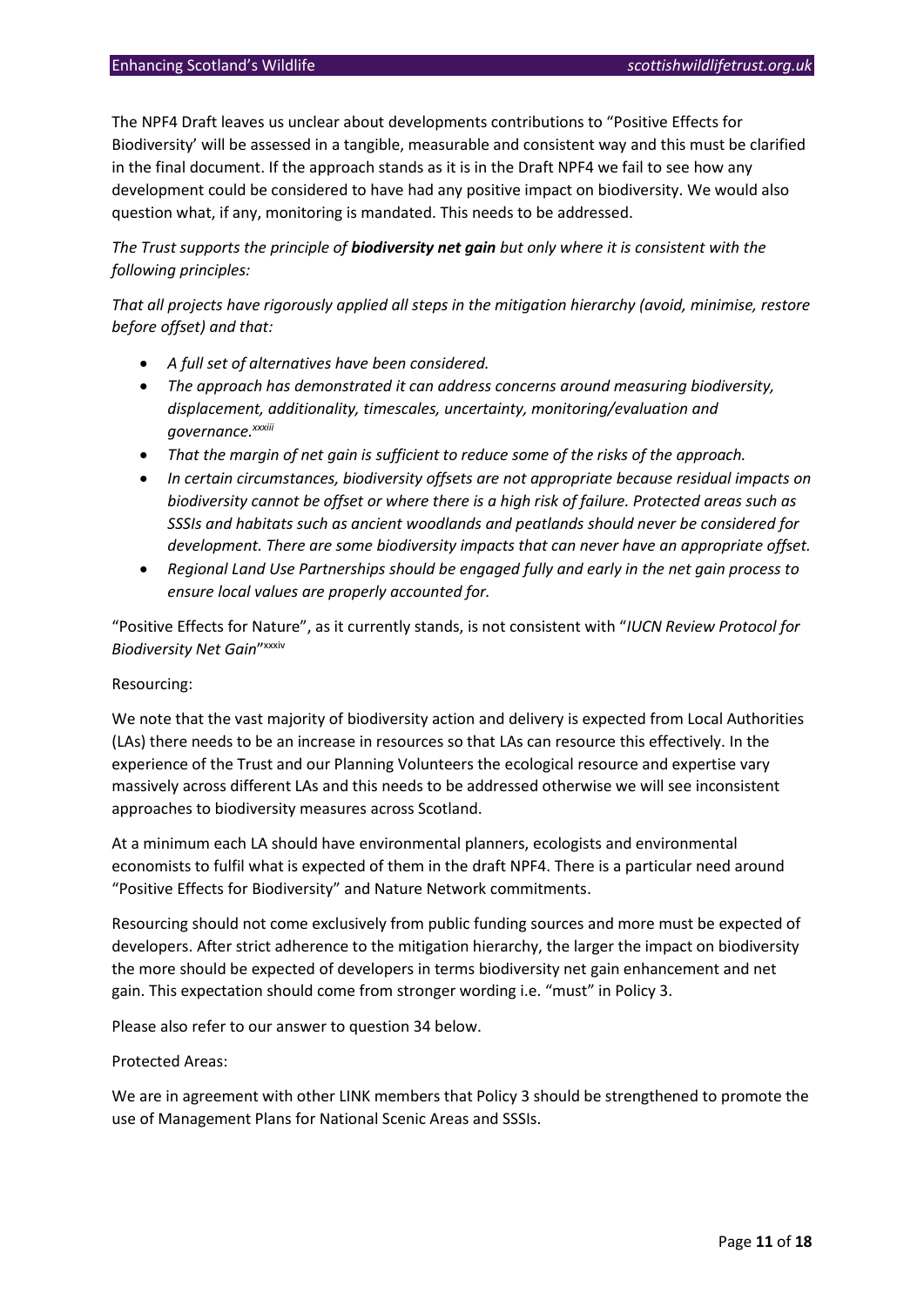## **26. Policy 4: Human rights and equality. Do you agree that this policy effectively addresses the need for planning to respect, protect and fulfil human rights, seek to eliminate discrimination and promote equality?**

No. The Trust agrees with the Scottish Government that the human right to a healthy environment should be included in law.<sup>xxx</sup> Our concern is that we do not see how the NPF4 will help protect that right in any meaningful way, indeed, if this draft NPF4 is nothing more than high level rhetoric it could potentially negatively impact the right to a healthy environment by, for example not properly ensuring that housing stock has ecologically coherent biodiverse greenspace in close proximity.

## **27. Policy 5: Community wealth building Do you agree that planning policy should support community wealth building, and does this policy deliver this?**

Not as currently drafted. We would like to see this policy make reference to the Four Capitals Approach otherwise we fear that the approach outlined will risk not properly including the environment. The Scottish Government, in response to the Advisory Group on Economic Recovery (2020) previously stated that:

"*In order to capture an assessment of the needs of both current and future generations, we will adopt a four capitals approach to understand how we are impacting on our key economic, human, social and environmental assets, and thereby gain an understanding of the long-term strength and resilience of the economy, environment and society. This approach will help us understand the*  interconnectedness of the drivers of a wellbeing economy."xxxvi

## **29. Policy 7: Local living. Do you agree that this policy sufficiently addresses the need to support local living?**

No. The Trust wants to see accessible nature in our neighbourhoods, towns and cities. Nature should not be something you have to commute to at the weekend. Developing nature networks, with associated explicit delivery mechanisms and resources attached is key to ensuring high quality, biodiverse, green and blue spaces are easily accessible from where people live.

## **30. Policy 8: Infrastructure First. Do you agree that this policy ensures that we make best use of existing infrastructure and take an infrastructure-first approach to planning?**

Not as currently drafted. We would like to see green and blue infrastructure included in this definition, which would be consistent with the Planning Act and Infrastructure Investment Plan.

## **31. Policy 9: Quality homes. Do you agree that this policy meets the aims of supporting the delivery of high quality, sustainable homes that meet the needs of people throughout their lives?**

Not as currently drafted. We would like to see a greater consideration of biodiversity when designing new residential areas. New homes should be net positive for biodiversity and provide good quality natural spaces for residents. Nature-based solutions to climate change, such as installing green roofs and walls, nature positive sustainable drainage systems and tree planting must be a key aspect of any new development for properties to be nature positive, sustainable and ensure equality in health and wellbeing of residents<sup>xxxvii</sup>.

## **34. Policy 12: Blue and green infrastructure, play and sport. Do you agree that this policy will help to make our places greener, healthier, and more resilient to climate change by supporting and**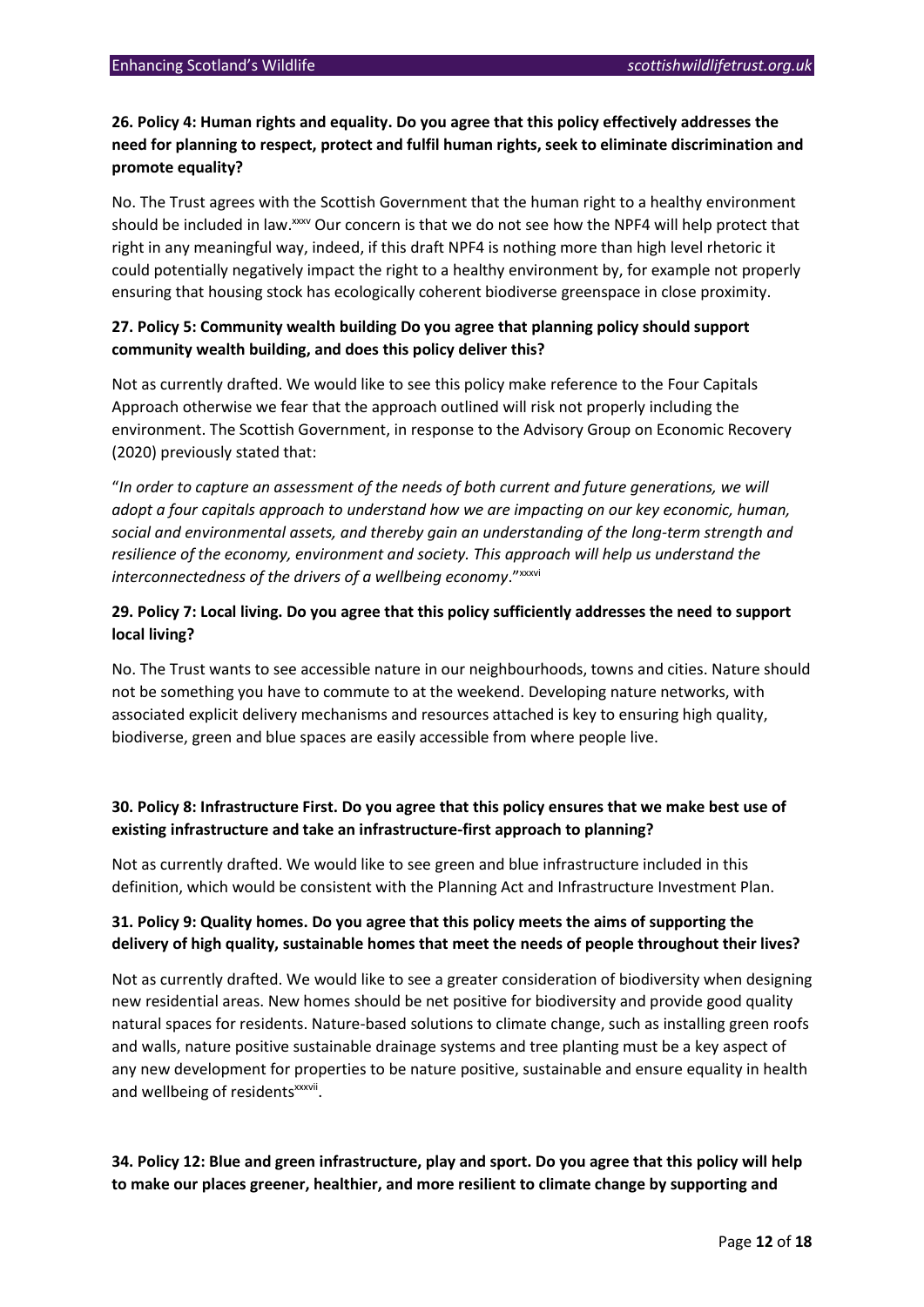## **enhancing blue and green infrastructure and providing good quality local opportunities for play and sport?**

Whilst we agree with the high-level intention and strongly support green and blue infrastructure being used to provide nature-based solutions, as with all other aspects relating to biodiversity in the draft NPF4, there is no clarity around delivery mechanisms, responsibility and timeframes.

As we have stated in several places elsewhere in this response there is a clear opportunity to link green and blue infrastructure and the nature-based solutions it would provide with the nature network to highlight opportunities for investment which would create the greatest overall benefit.

#### Infrastructure levy

Within the Programme for Government there is recognition that development can "*put pressure on existing infrastructure. In such instances, it is right that developers make a fair and proportionate contribution to new or upgraded facilities*" and that Scottish Government will "*deliver an effective, fair mechanism for capturing, for public benefit, a share of the increase in land value that occurs when development is supported through the planning system*"

This mechanism already exists in the shape of the Infrastructure Levy and is detailed in section 5 of the Planning (Scotland) Bill and associated Schedules. "*An infrastructure levy (within the meaning of this Act) is a levy— (a) payable to a local authority, (b) in respect of development wholly or partly within the authority's area, (c) the income from which is to be used by local authorities to fund, or contribute towards funding, infrastructure projects*."

Both green and blue infrastructure are included in the definition of infrastructure in the Planning Act. ""*green and blue infrastructure" means features of the natural and built environments (including water) that provide a range of ecosystem and social benefits*"

The Draft NPF4 misses the opportunity to give a clear steer on the use of this Levy in relation to green and blue infrastructure and the nature-based solutions it can provide. We would like to see further detail on this in the final NPF4. In Scotland the amount of investment needed to tackle the nature and climate crisis is substantial and it must not be borne by the public purse alone, mechanisms such as the infrastructure levy must be encouraged.

## **35. Policy 13: Sustainable flood risk and water management. Do you agree that this policy will help to ensure places are resilient to future flood risk and make efficient and sustainable use of water resources?**

Not as currently drafted. Flooding is a serious risk in Scotland and the frequency and severity of flooding events will only increase. There needs to be greater investment in sustainable, natural flood defences. There are many different nature-based solutions which can help reduce the occurrence and impact caused by flooding. Nature-based solutions must be a key tool within all flood risk management plans across Scotland. Natural flood mitigation schemes such as increasing riparian planting of appropriate native trees will have multiple on-going positive effects for reducing the severity of flood events, stabilising riverbanks, and reducing pollution, while also enhancing biodiversity and absorbing carbon<sup>xxxviii</sup>. Nature-based solutions prevent exacerbating flooding elsewhere and have far reaching positive impacts in the wider catchmentxxxix.

**38. Policy 17: Sustainable tourism. Do you agree that this policy will help to inspire people to visit scotland, and support sustainable tourism which benefits local people and is consistent with our net-zero and nature commitments?**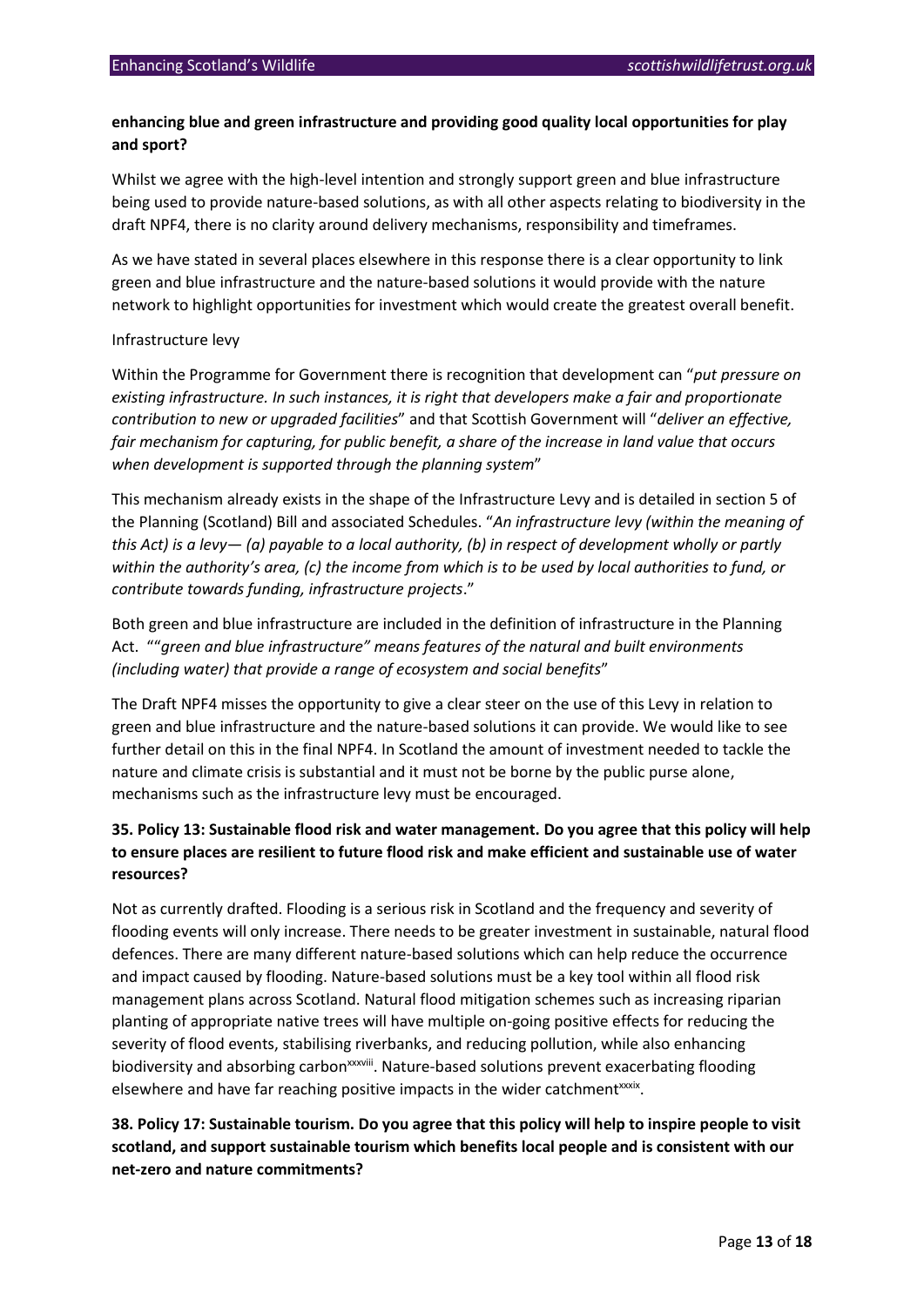Visitor surveys conducted by Visit Scotland repeatedly show that the natural environment is a key motivation for choosing Scotland as a holiday destination.<sup>xl</sup> In order to support policy 17 we must have delivery mechanisms to invest in our natural environment and ways for meaningful community engagement. Please see our answers in relation to nature networks and RLUPs in regard to this.

A flourishing natural environment is the bedrock of a sustainable tourism industry and we must have an NPF4 restores and protects ecosystems.

## **41. Policy 20: Zero waste. Do you agree that this policy will help our places to be more resource efficient, and to be supported by services and facilities that help to achieve a circular economy?**

Please refer to the Scottish Environment LINK Submission.

We welcome the inclusion of zero waste as a specific policy and, importantly, that the planning system should support development which reflects the waste hierarchy, prioritising the reduction and reuse of materials, and facilitate the delivery of new infrastructure to achieve this. We strongly urge stronger wording in this statement, changing 'should' to 'needs to' or similar. Other places where wording needs strengthening are under points a), b), c), d) changing 'should' to 'needs to'.

In general we welcome the integration of the circular economy, the waste and investment hierarchies, making best use of existing buildings and infrastructure and a life-cycle approach to developments into NPF4. We would like to emphasise that although the circular economy might be seen as an 'economic and environmental opportunity'; it is a necessity for climate, nature and international justice. Our material footprint is more than double sustainable levels and we consume several times our share of planetary resources. Any measures to further strengthen and embed a shift to circularity would be welcome.

We have signed a letter produced by Keep Scotland Beautiful and other UK partners which welcomed proposals for extended producer responsibility and make them responsible for the full net costs of managing packaging waste, including bin and ground litter management costs. This should be kept in mind when planning relevant infrastructure.

### **42. Policy 21: Aquaculture. Do you agree that this policy will support investment in aquaculture and minimise its potential impacts on the environment?**

Not as currently drafted. The Trust welcomes the reference to minimising 'impacts on the environment'. However, section (a) of Policy 21 recommends local development plans 'guide new aquaculture development to locations that reflect industry needs', which suggests a preference for development over environmental health. This places an emphasis on growing the salmon farming industry rather than protecting the natural environment.

The focus on local development plans also puts the decision-making responsibility on local authorities, and their planners, who may have limited understanding of the environmental impacts (local and/or cumulative) of salmon farming.

The continued assumption against development on the north and east coasts to safeguard migratory fish species in section (b) is welcomed. However, key migratory routes on the west coast should also be accounted for, as highlighted by the recent Salmon Interactions Working Group report<sup>[1]</sup>. The outcome of the SEPA consultation on '*Proposals for a risk-based framework for managing interaction between sea lice from marine finfish farm developments and wild Atlantic salmon in Scotland'*[2] should also be acknowledged as a key source to consult for identifying appropriate areas for development.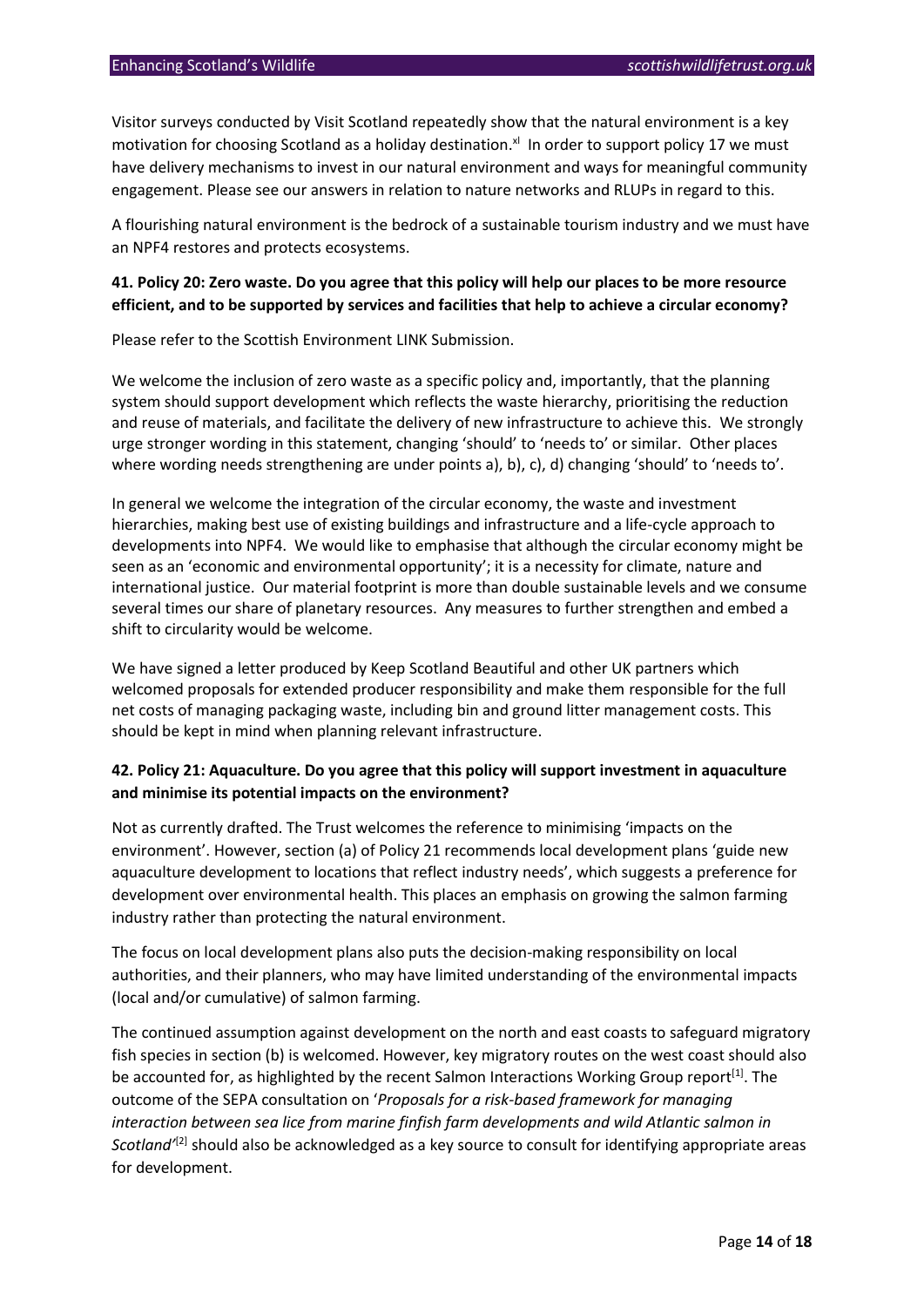Sections (c) and (d) emphasise support for future development, but fail to acknowledge the associated environmental impacts, again leaving planners to interpret what is 'appropriate for the location'. The wording here again indicates a focus on growing the industry rather than growth within environmental limits that ensures environmental sustainability.

The Framework provides no guidance on what should be considered acceptable environmental impacts, or what action should be taken if environmental impacts are not acceptable, i.e. penalties for failing to meet Environmental Quality Standards.

There is a lack of reference to other strands of policy and regulation that should be used to inform planning decisions, such as SEPA's Aquaculture Sector Plan, the development of the Scottish Government's Aquaculture Vision, or the independent review of the current regulatory framework for Scottish aquaculture by Professor Griggs.<sup>[3]</sup>

The Framework does not provide any reference to salmon farm proposals within Scotland's MPA network, and how development can co-exist with conservation objectives. Of particular concern should be developments within MPAs that have designated features at risk from salmon farm activity (e.g. deposition of waste material on fragile and sensitive habitats, such as maerl, seagrass, and flameshell beds).

The MPA network was established to 'meet national objectives and help deliver an ecologically coherent MPA network in the North East Atlantic, contributing to the protection and enhancement of [Scotland's marine area]' (Marine (Scotland) Act 2010). However, there are a number of salmon farms that operate within MPAs with at-risk designated features, and there are applications for more farms. In order to conserve and improve the health of Scotland's marine environment, it is imperative that new farm proposals are prohibited within MPAs containing features that are at risk from salmon farm activity.

Our full aqua culture policy can be foun[d here.](https://www.google.com/search?rlz=1C1GCEU_enGB819GB820&sxsrf=APq-WBt5MQdRWwjMDqUBTXVxsA3rfl2qdQ:1647347662770&q=scottish+wildlife+trust+aquaculture+policy&spell=1&sa=X&ved=2ahUKEwjT8oqikMj2AhWMYsAKHeqLC_QQkeECKAB6BAgBEDI)

## **47. Policy 29: Urban edges and the green belt. Do you agree that this policy will increase the density of our settlements, restore nature and promote local living by limiting urban expansion and using the land around our towns and cities wisely?**

As with all other aspects relating to biodiversity in the draft NPF4, there is no clarity around delivery mechanisms, responsibility and timeframes. We also want to see "green belt" defined in the glossary.

48. Policy 30: Vacant and derelict land. Do you agree that this policy will help to proactively enable the reuse of vacant and derelict land and buildings?

We support the proposal for LDPs to try and use vacant and derelict land as a priority, but a full assessment must be made of the contribution existing brownfield sites make to biodiversity and the mitigation hierarchy must be rigorously applied.

There are significant examples of biodiversity value being higher on brownfield sites than surrounding areas and Ardeer Peninsula (example above) could be considered in this category.

Vacant and derelict land should also be considered for its potential to provide nature-based solutions for local communities, improving access to good quality (natural) green space and the health and well-being benefits this can provide, especially in areas of high multiple deprivation where the benefits of such spaces are essential to reduce inequality<sup>xii</sup>.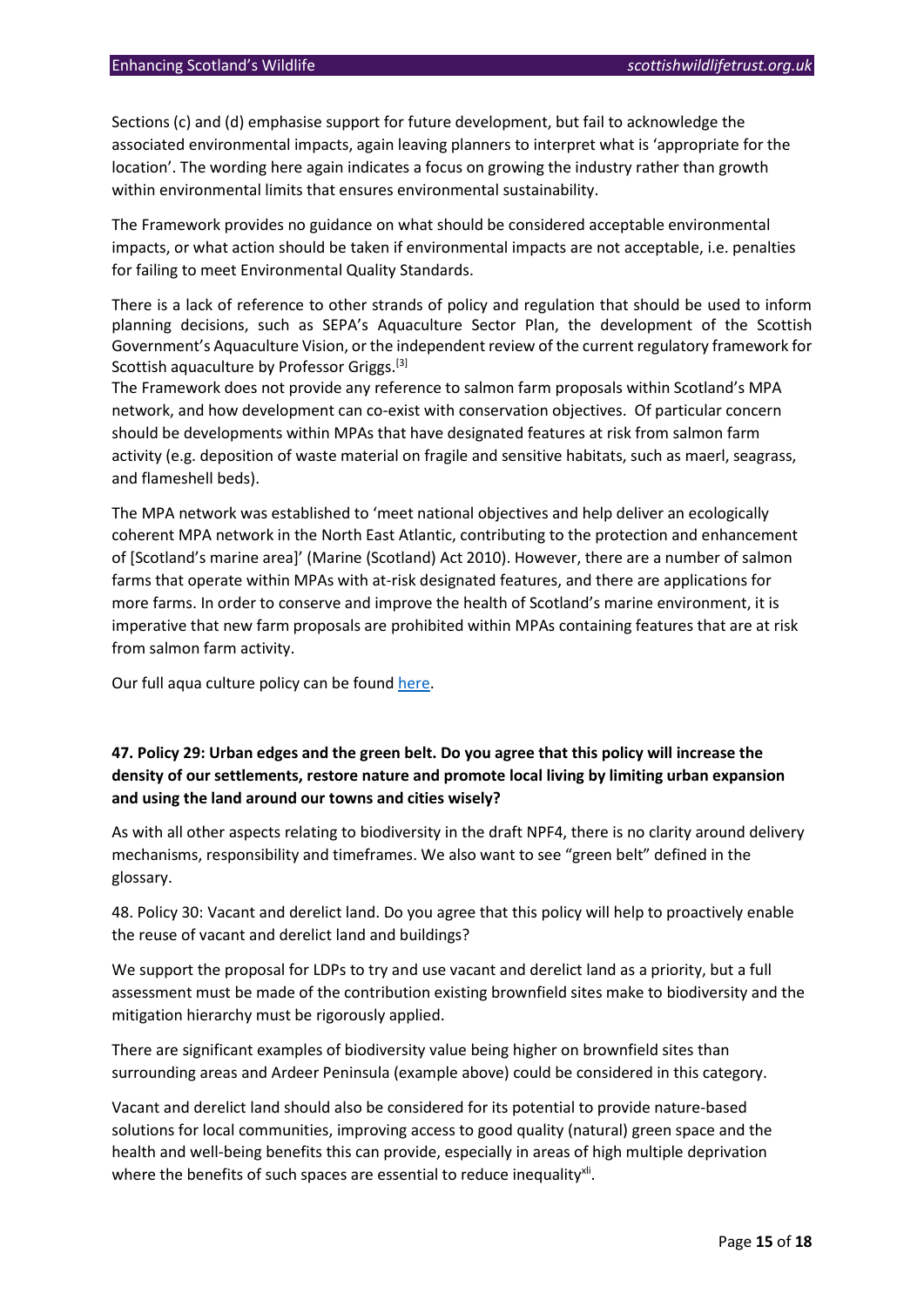49. Policy 31: Rural places. Do you agree that this policy will ensure that rural places can be vibrant and sustainable?

No – we are extremely disappointed that the critical role that rural areas have to play in delivering NetZero and fighting the nature emergency is not properly taken account of. There appears to be no mention of future agriculture policy, Regional Land Use Partnerships/ Frameworks or a just transition. This is a significant omission and gives us further cause for concern regarding the highlevel rhetoric versus considered policy aimed at creating change.

#### **50. Policy 32: Natural places. Do you agree that this policy will protect and restore natural places?**

#### **Do you agree that this policy will protect and restore natural places?**

No - Excluding the high-level ambition, which is very welcome especially in relation to nature networks and nature-based solutions, it is difficult to see any substantive changes to policy that is aimed at protecting natural places versus what has come previously in NPF3.

There needs to be explicit reference to the Scottish Government Guidance on Environmental Principles<sup>xlii</sup> and guidance produced.

## **51. Policy 33: Peat and carbon rich soils. Do you agree that this policy protects carbon rich soils and supports the preservation and restoration of peatlands?**

No - The NPF4 should be significantly strengthened in this area by:

- Removing vague ambiguity around what type of development is acceptable on peatland
- Removing ambiguity over any exemptions, any "industry of national importance" must be specified with rational

## **52. Policy 34 – Trees, woodland and forestry: Do you agree that this policy will expand woodland cover and protect existing woodland?**

Trees and woodlands are vital for targets on climate and nature, and would be vital for nature networks and delivery of landscape scale visions such as Riverwoods<sup>xliii</sup>. We welcome the policy changes that are for ancient woodlands and ancient and veteran trees and woodlands, trees, hedgerows. This is an area of the of the draft NPF4 that we think gives good, new protections and we praise Scottish Government for this and expect to see this carried through into the final document.

We agree with Scottish Environment LINK and Woodland Trust that the following changes would be useful strengthening additions:

- Scottish Government must follow through on the SNP manifesto and Programme for Government ancient woodland register commitment so that the current Ancient Woodland Inventory (AWI) is updated and made fit for purpose.
- Local authorities must be resourced with biodiversity and tree officers associated with their planning departments.
- As is the case for ancient woodlands, there needs to be an ancient and veteran tree inventory such as the Woodland Trust's Ancient Tree Inventory, to ensure planners and developers can comply with the requirements of policy 34.
- We also encourage a definition of ancient woodland to be added to the Glossary.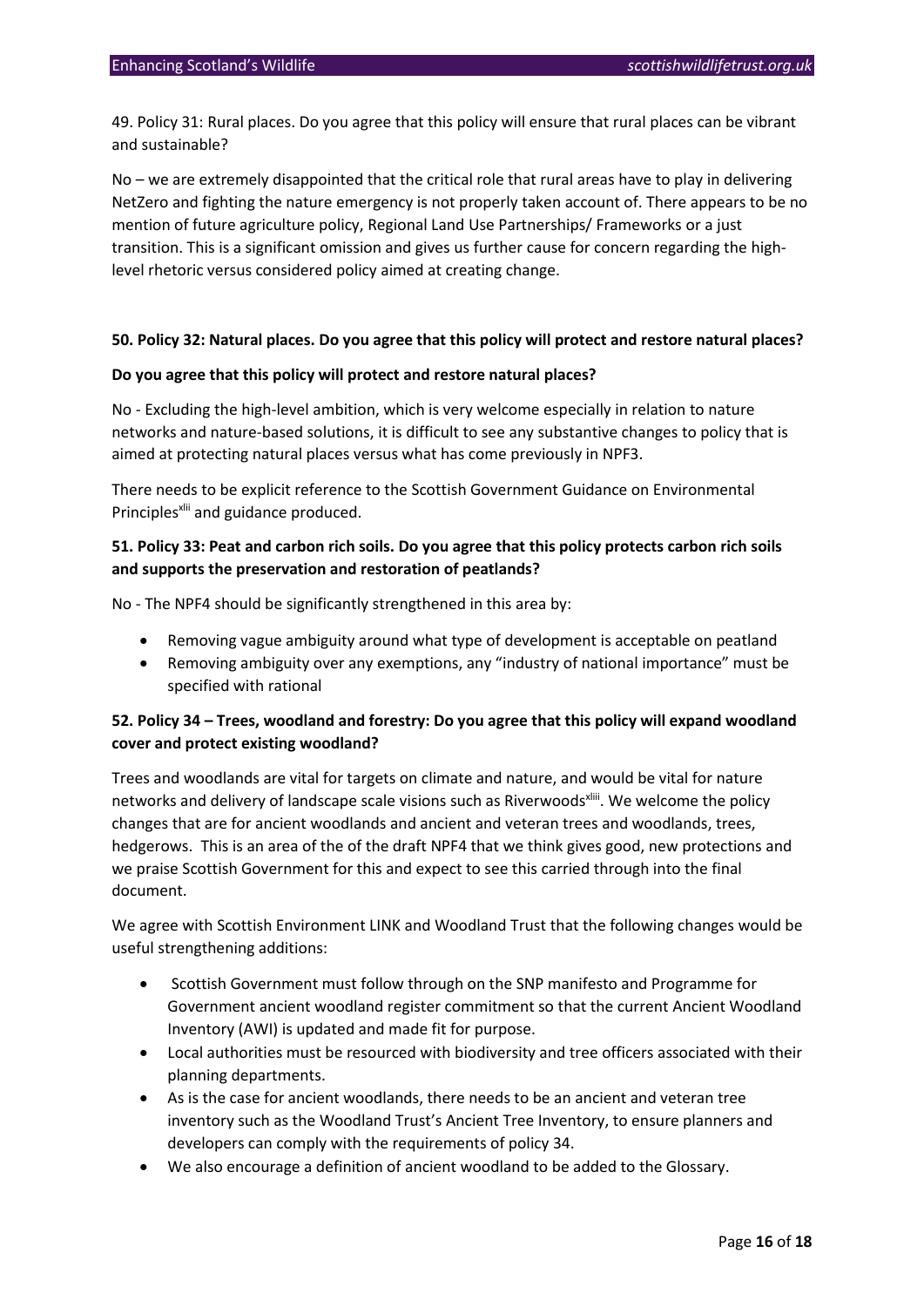## **53. Policy 35: Coasts. Do you agree that this policy will help our coastal areas adapt to climate change and support the sustainable development of coastal communities?**

While the Trust appreciates that the policy considers the importance of coastal nature-based solutions in adapting to climate change, we are disappointed to see that there is no consideration of the contribution of marine and coastal habitats to carbon storage and sequestration or biodiversity. Protection of blue carbon<sup>xliv</sup> habitats is essential if we are to reduce existing atmospheric carbon, prevent further significant release of carbon into the environment<sup>xly</sup> and damage to the wider coastal ecosystems. The protection and restoration of coastal habitats is essential for wildlife and human communities and there are multiple projects around Scotland where coastal communities are working to protect and restore coastal habitats to improve biodiversity and ecosystem services. For development of coastal areas in Scotland to be considered sustainable, the existing and potential biodiversity should play a significant role in decision making.

iii https://www.mentalhealth.org.uk/campaigns/nature/nature-

<sup>v</sup> <https://care.diabetesjournals.org/content/37/1/197>

vii https://www.sciencedirect.com/science/article/pii/S0160412017304026?via%3Dihub

viii https://www.ajpmonline.org/article/S0749-3797(15)00041-0/fulltext

xxi Please see[: https://www.scotlink.org/publication/nature-networks/](https://www.scotlink.org/publication/nature-networks/)

<sup>i</sup> <https://twitter.com/antonioguterres/status/1334252460509179907?lang=en>

ii [https://eeas.europa.eu/headquarters/headquarters-homepage/104140/closing-remarks-european](https://eeas.europa.eu/headquarters/headquarters-homepage/104140/closing-remarks-european-commission-president-von-der-leyen-leaders-pledge-nature_hr)[commission-president-von-der-leyen-leaders-pledge-nature\\_hr](https://eeas.europa.eu/headquarters/headquarters-homepage/104140/closing-remarks-european-commission-president-von-der-leyen-leaders-pledge-nature_hr)

research#:~:text=People%20with%20good%20nature%20connectedness%20tend%20to%20be%20happier&te xt=Nature%20can%20generate%20a%20multitude,lower%20depression%20and%20anxiety%20levels. iv

[https://www.nature.com/articles/srep11610?mkt\\_tok=3RkMMJWWfF9wsRoiuavPZKXonjHpfsX/6OwkXaS2lMI](https://www.nature.com/articles/srep11610?mkt_tok=3RkMMJWWfF9wsRoiuavPZKXonjHpfsX/6OwkXaS2lMI/0ER3fOvrPUfGjI4GTspgI%2BSLDwEYGJlv6SgFS7jNMbZkz7gOXRE%3D) [/0ER3fOvrPUfGjI4GTspgI%2BSLDwEYGJlv6SgFS7jNMbZkz7gOXRE%3D](https://www.nature.com/articles/srep11610?mkt_tok=3RkMMJWWfF9wsRoiuavPZKXonjHpfsX/6OwkXaS2lMI/0ER3fOvrPUfGjI4GTspgI%2BSLDwEYGJlv6SgFS7jNMbZkz7gOXRE%3D)

vi https://onlinelibrary.wiley.com/doi/10.1002/oby.20772

ix https://www.sciencedirect.com/science/article/pii/S0160412015300799?via%3Dihub

<sup>x</sup><https://scottishwildlifetrust.org.uk/2021/11/how-nature-based-solutions-can-help-boost-gender-equality/> <https://linkinghub.elsevier.com/retrieve/pii/S1618866719306545>

xi https://scottishwildlifetrust.org.uk/news/scottish-wildlife-trust-welcomes-scotlands-national-strategy-foreconomic-transformation/

xii <https://scottishwildlifetrust.org.uk/2018/10/greener-healthier-cities-are-within-our-reach/>

xiii <https://scottishwildlifetrust.org.uk/our-work/our-advocacy/campaigns/ardeer/>

xiv <https://storymaps.arcgis.com/collections/9e57bb4b3d4c443889392b725ad2ae46>

xv [https://www.ecocolife.scot/ecological-](https://www.ecocolife.scot/ecological-coherence#The%20EcoCoLife%20Ecological%20Coherence%20Protocol)

[coherence#The%20EcoCoLife%20Ecological%20Coherence%20Protocol](https://www.ecocolife.scot/ecological-coherence#The%20EcoCoLife%20Ecological%20Coherence%20Protocol)

xvi [https://www.gov.scot/binaries/content/documents/govscot/publications/advice-and-](https://www.gov.scot/binaries/content/documents/govscot/publications/advice-and-guidance/2012/09/making-communities-natural-assets-green-infrastructure/documents/00401485-pdf/00401485-pdf/govscot%3Adocument/00401485.pdf)

[guidance/2012/09/making-communities-natural-assets-green-infrastructure/documents/00401485-](https://www.gov.scot/binaries/content/documents/govscot/publications/advice-and-guidance/2012/09/making-communities-natural-assets-green-infrastructure/documents/00401485-pdf/00401485-pdf/govscot%3Adocument/00401485.pdf)

[pdf/00401485-pdf/govscot%3Adocument/00401485.pdf](https://www.gov.scot/binaries/content/documents/govscot/publications/advice-and-guidance/2012/09/making-communities-natural-assets-green-infrastructure/documents/00401485-pdf/00401485-pdf/govscot%3Adocument/00401485.pdf)

xvii <https://www.riverwoods.org.uk/>

xviii <https://storymaps.arcgis.com/collections/9e57bb4b3d4c443889392b725ad2ae46>

xix [https://www.ecocolife.scot/ecological-](https://www.ecocolife.scot/ecological-coherence#The%20EcoCoLife%20Ecological%20Coherence%20Protocol)

[coherence#The%20EcoCoLife%20Ecological%20Coherence%20Protocol](https://www.ecocolife.scot/ecological-coherence#The%20EcoCoLife%20Ecological%20Coherence%20Protocol)

xx <https://www.theccc.org.uk/publication/is-scotland-climate-ready-2022-report-to-scottish-parliament/>